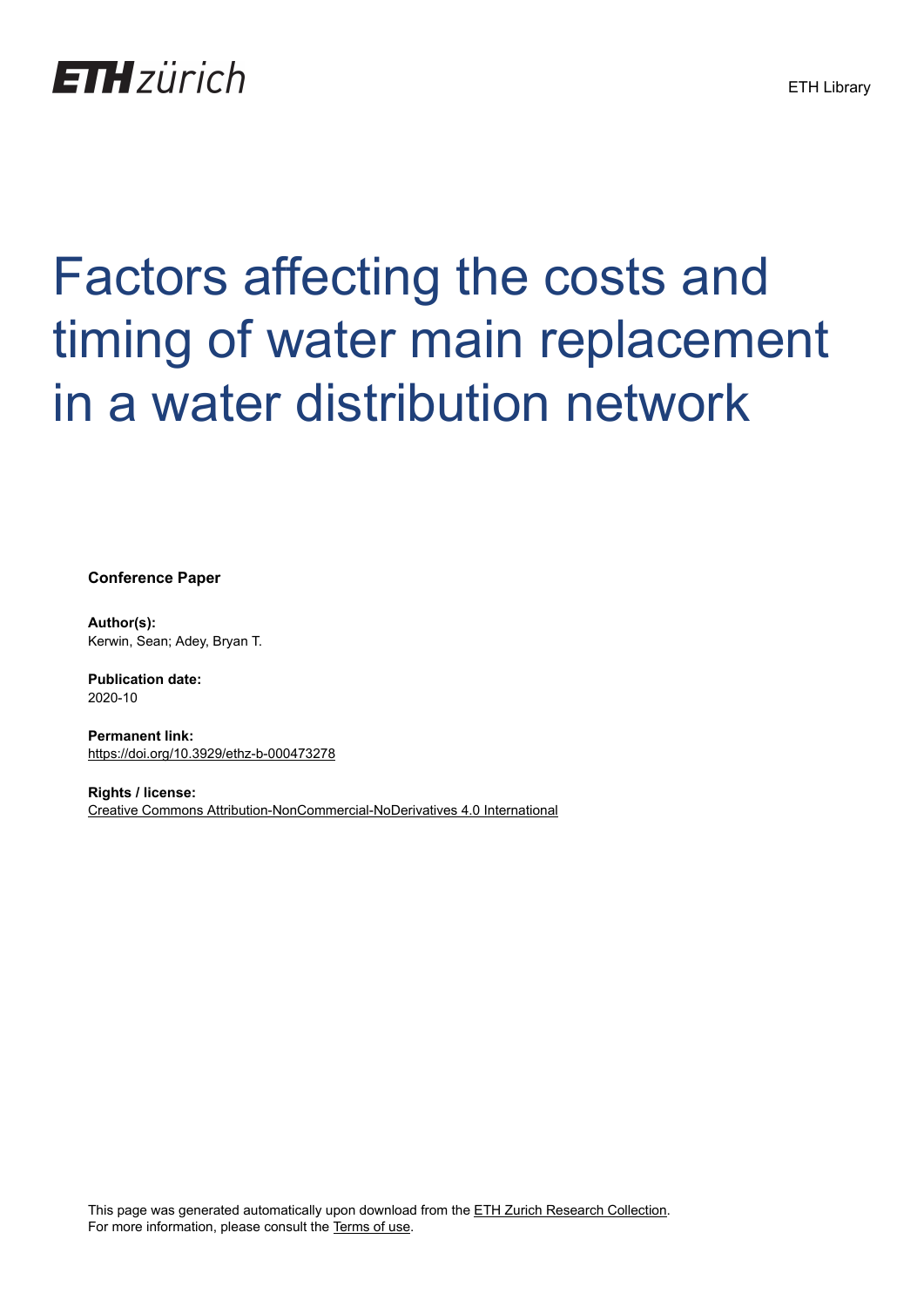### Factors affecting the costs and timing of water main replacement in a water distribution network

S. Kerwin & B. Adey *ETH Zürich, Zürich, Switzerland* 

ABSTRACT: Deteriorated cast iron pipes often account for a significant portion of water main failures in a water distribution network. Such incidents cause havoc to traffic circulation, damage surrounding properties and public infrastructure, and increase the risk of water contamination. Thus, infrastructure managers often receive questions from stakeholders concerning the replacement time horizon of such pipes and the associated financial investment needs. These questions are difficult to answer as the service lifetime of buried pipes depends on a number of factors such as the rate of deterioration, the associated failure risk, the level of risk tolerance of the utility as well as the intervention planning activities of other utility networks. In addition, replacement costs depend on economies of scale as the unit cost of pipe replacement tends to decrease as length increases. Managers must consider these factors along with associated uncertainty when making estimates on replacement projections of problematic pipes. In this paper, a methodology is presented that aims to help infrastructure managers make accurate pipe replacement projections. An example is provided of the implementation on a large water distribution network.

#### 1 INTRODUCTION

Cast iron mains were widely installed in water distribution networks up until the 1960s when they were superseded by ductile iron and plastic pipes due to their superior material properties. These pipes still makeup a significant portion of many networks (Rajani and Makar, 2000) and are a concern for infrastructure managers due to the brittle nature of the material. With time these pipes deteriorate and inevitably fail due to a number of reasons such as manufacturing error, poor installation, corrosion and soil movement (Makar et al., 2001). Failure typically manifests itself as a pipe rupture and results in extensive consequences to surrounding properties, traffic networks, and other buried utilities. Infrastructure managers are thus interested in estimating the intervention costs and timing of rehabilitating or replacing such pipes.

Such estimates require at a minimum the expected number of intervention sites and the corresponding pipe length so that fixed and variable costs can be calculated. Fixed costs refer to mobilization and intervention site preparation and depend on the type of intervention being executed, and the site characteristics (e.g. traffic level, zoning). Variable costs are length dependent and include the costs of excavation, transportation and installation of pipe segments, which depend on pipe diameter, material, length and intervention type. In order to improve the accuracy of these

estimates infrastructure managers must consider the cost-savings potential of economies of scale. Specifically, estimates should include contiguous discounts, coordination discounts and quantity discounts for all possible intervention types that could be executed. Contiguity discounts arise when interventions are executed on multiple adjacent pipes simultaneously. The fixed costs of mobilization and intervention site preparation are applied only once to the group of pipes instead of each pipe separately. The cost savings potential of coordinating interventions with other utilities depends on the lateral distance between pipes, the intervention types being considered (i.e. open trench vs trenchless intervention types) as well as the depth at which the infrastructure (e.g. pipes, road surface, etc.) of the partner utility is located. Quantity discounts are commonly offered by contractors on large intervention sites in an effort to win bids and depend on the intervention size and type of intervention being executed.

These considerations have been previously applied to water distribution networks (Nafi and Kleiner, 2009a, Kleiner et al., 2010, Nafi and Kleiner, 2009b) but did not investigate the tradeoff between increased computational complexity and cost reduction that results from pipe contiguity, only considered one intervention type (open trench) and only intervention planning activities of the road network. This paper builds on previous work by investigating the tradeoff that re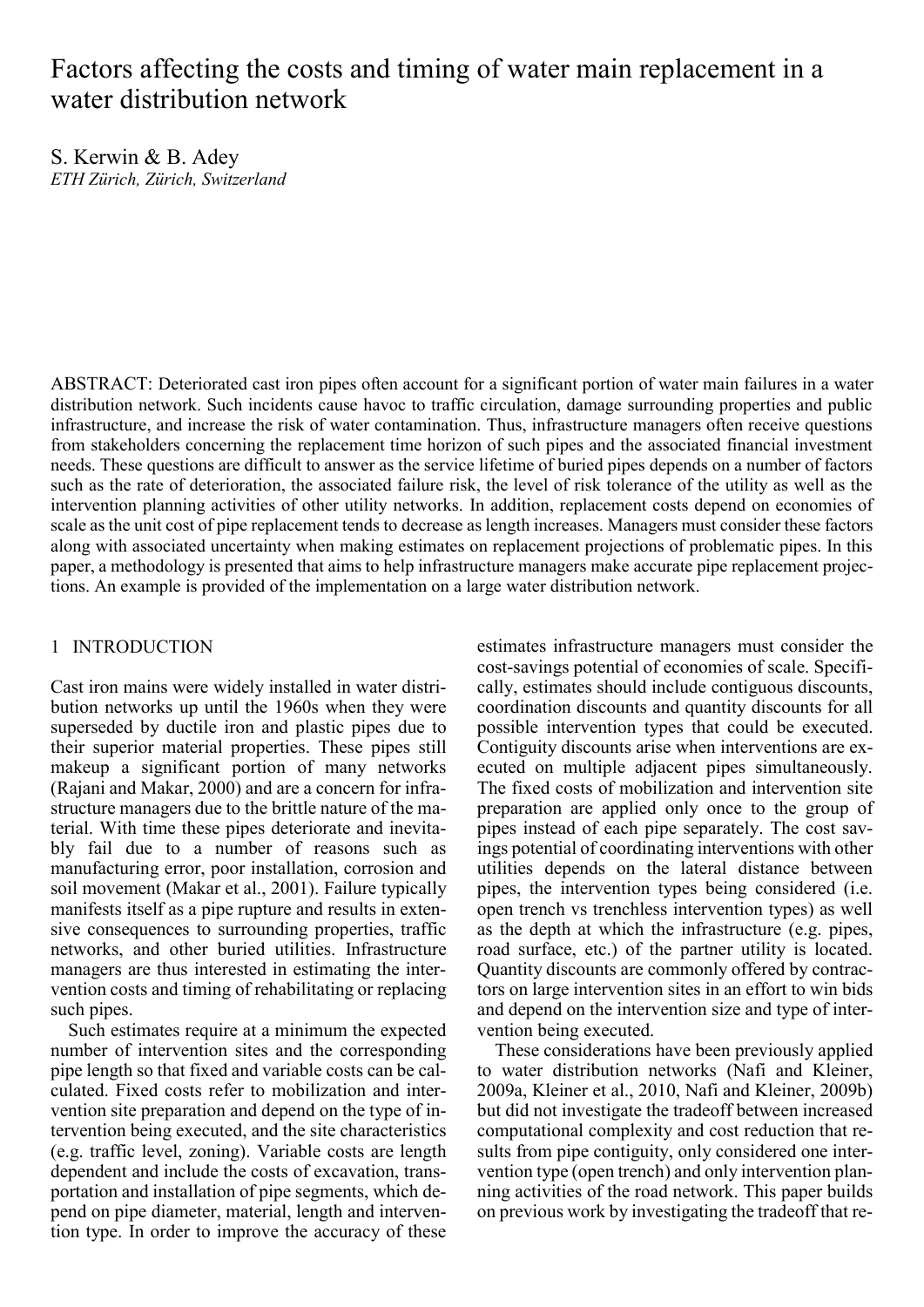sults from including contiguity discounts in cost estimates, considers the uncertainty of the planning activities of three utility networks (sewer, gas and road) on estimates, multiple intervention types, quantity discounts from contractors and the variability of fixed costs and variable costs. The analysis is applied to a large water distribution network.

#### 2 METHODOLOGY

The applied methodology is discussed in detail in Kerwin and Adey (2020) and consists of 5 steps summarized below:

- 1. Model network, failures and interventions
- 2. Define intervention strategies
- 3. Identify candidate interventions
- 4. Perform cost-benefit analysis
- 5. Optimize within constraints

Firstly, all models used to describe the infrastructure, relevant failures and possible intervention types are determined. To describe the network, a grouping algorithm is first used to aggregate adjacent pipe segments that have the same material, diameter and a similar year of installation. This process forms pipe objects, which are indivisible, meaning that preventive interventions can only be executed on the entire length of the pipe object and not on portions of it. Pipe objects are then categorized based on function (i.e. service line, distribution main) and pipe material.

Monetized failure risk, defined as the product of failure probability and failure consequence, is quantified for all pipe objects using appropriate models. Risk is used in the cost-benefit analysis to determine the benefit of executing a preventive intervention. Possible intervention types are then identified per category and the models to estimate costs of intervention execution to the utility and public (i.e. temporary service interruption, traffic disruption) are defined.

Next, intervention strategies are defined for all categories of interest. A strategy describes how infrastructure should ideally be maintained without consideration of constraints and consists of a pipe category, an intervention triggering criteria such as age, risk level, failure rate threshold, and the corresponding intervention type that should be executed. These defined strategies are then used to identify pipe objects that require a preventive intervention.

A cost-benefit analysis is then performed on all decision variables. Decision variables consist of the set of possible combinations of interventions of different types and considered groupings of contiguous pipe objects. Costs include the cost to the water utility of executing the preventive intervention and costs to the public in terms of temporary service interruption and traffic disruption during intervention execution. Benefit is calculated as the amount of risk reduced by executing the preventive intervention and depends on the effectiveness of the intervention. Replacement interventions reduce the risk completely, whereas other intervention types (e.g. non-structural relining) only achieve a partial reduction.

The results of the cost-benefit analysis are then used to determine the set of interventions that maximizes net benefit, while respecting relevant constraints such as pipe objects can only appear in one grouping and any specified annual budget constraints.

Discounts are applied during the cost-benefit analysis step. In order to better understand the effect of discounts on overall estimates, a step-wise approach is used beginning with contiguity and quantity discounts on open trench interventions. This is followed by coordination and quantity discounts on open trench interventions. These results are then benchmarked to the effects of a 10 percent increase in fixed and variable costs. Trenchless techniques are then considered with corresponding quantity discounts.

#### 2.1 *Consideration of contiguity discounts*

Contiguity discounts affect the fixed costs of executing interventions and apply to all intervention types. In order to investigate the influence of contiguity in pipe replacement estimates, the connectivity of pipe objects is needed. A graph structure composed of vertices (pipe objects) and edges (information on connectivity) is built using the adjacency matrix of the network. Degrees of separation are used to control the extent of grouping. A grouping of degree of zero consists of only the pipe object, a grouping of degree one consists of the pipe object and an immediate neighbors, a grouping of degree two consists of the pipe object, an immediate neighbor and a third pipe object, connected to the pipe object via the immediate neighbor. Unique groupings of pipe objects up to 4 degrees of separation are considered in this study. This was implemented in R (Core Team, 2013) using the igraph package (Csardi, 2015). An upper limit of 2 km is applied to total length of considered groupings.

#### 2.2 *Consideration of coordination discounts*

Discounts on fixed and variable costs arise from coordinating interventions with adjacent networks if common trenches can be prepared, and the costs of intervention site preparation and excavation shared. Thus, coordination discounts only apply to open trench interventions. The magnitude of the discount depends on the depth of the infrastructure of the coordinating partner. Thus, the highest savings occur from coordination with the sewer network and the lowest from the road network.

Typically, the intervention planning activities of other infrastructure networks are not known well in advance making their consideration in preventive intervention planning difficult. This uncertainty is mod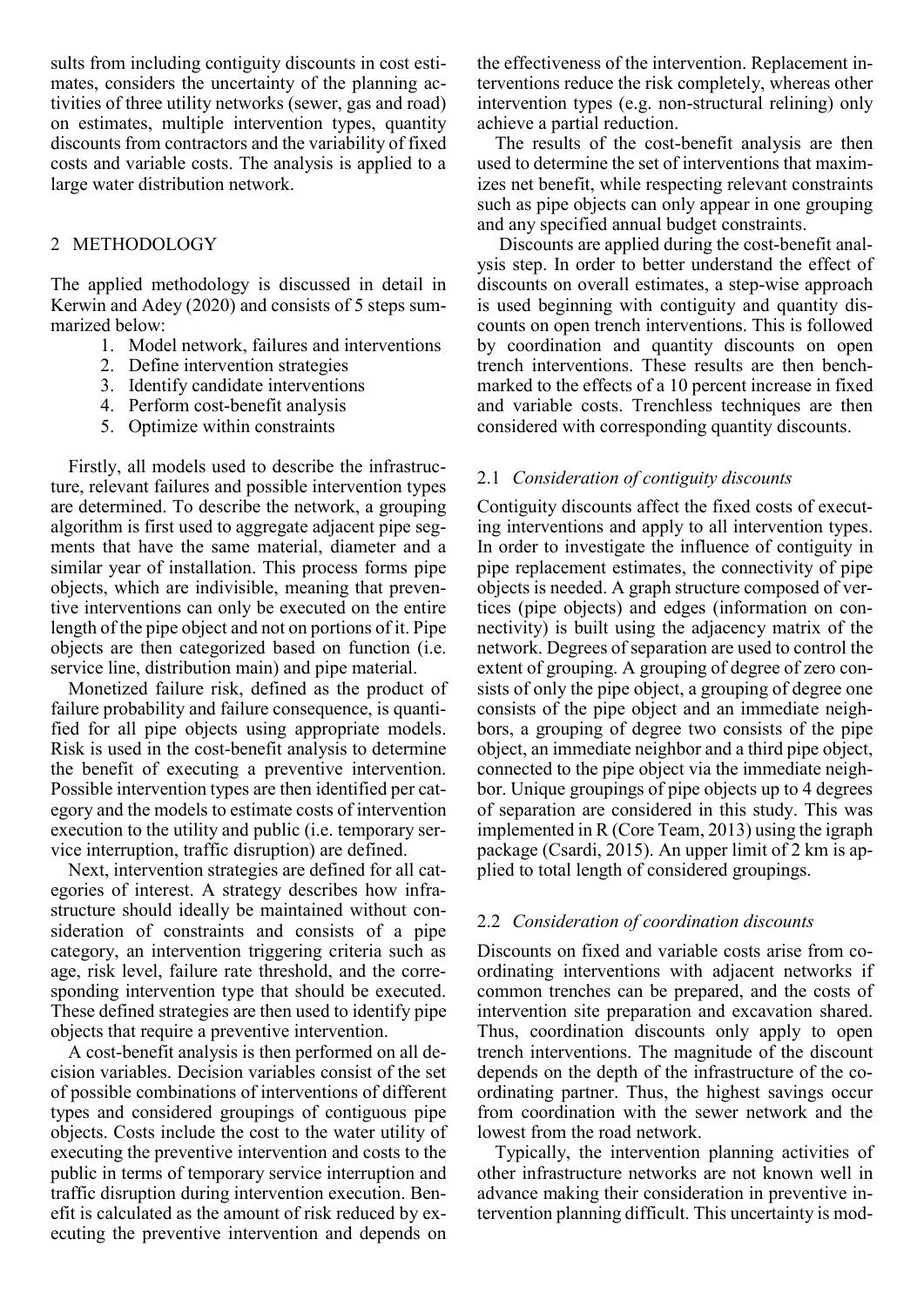elled in this paper by stochastically generating the expected number of coordination opportunities that will arise in a given year due to intervention activities on the sewer, gas and road networks and then randomly assigning these opportunities to pipe objects in the network. Numerous simulation runs are used to assess the effect of this uncertainty on cost estimates.

Furthermore, timeframe is important when considering coordination discounts. The longer the timeframe, the more opportunities there will be to coordinate with adjacent infrastructure networks, which will result in greater savings. Concurrently, the number of expected coordination opportunities become more uncertain with greater timeframes. Thus, a timeframe of 5 years is used to limit the effect of uncertainty on the evaluation of coordination discounts.

#### 2.3 *Consideration of quantity discounts*

Quantity discounts are applied to the variable costs of intervention execution above specified quantity thresholds and depend on intervention type. For example, quantity discounts for open trench interventions are typically higher than trenchless interventions because it is the traditional technique used in industry to renew buried infrastructure and can be executed by all contractors whereas trenchless techniques require additional specialized knowledge and equipment and may not be not offered by local contractors. As considerations of contiguity and coordination affect quantity, discounts on quantity are considered at the same time as contiguity and coordination discounts.

#### 2.4 *Consideration of intervention type*

Open trench and structural trenchless interventions are considered such as pipe bursting and swagelining. Studies have investigated the cost effectiveness of cathodic protection to extending the service lifetime of cast iron pipes and have demonstrated its usefulness (Rajani and Kleiner, 2007, Kleiner and Rajani, 2004), however, it is not a renewal technique (Infraguide, 2003) and thus is not considered in.this paper.

Several simplifying assumptions are made. Firstly, no difference is made between considered trenchless techniques. In reality, the differences are important and the choice depends on many factors such as soil properties, proximity of adjacent infrastructure, pressure requirements, etc. For example, swagelining may be chosen over pipe bursting if the slight diameter reduction is deemed inconsequential to pressure levels and the lateral distance to adjacent buried infrastructure is sufficiently low that they could be damaged by pipe bursting. These considerations require detailed site-level information, which was not available.

The fixed costs of site preparation are assumed to be the same for open trench and trenchless interventions. Open trench requires more coordination with municipal traffic authorities, traffic diversion signs, etc., whereas trenchless interventions require pipe cleaning, video inspection detailing location of repair clamps, valves and excavation pits at the entry and exit points of the intervention and at service lines, valves and hydrants.

The variable costs are estimated to be significantly lower for trenchless interventions as the time requirements for intervention execution are significantly lower and excavation costs are greatly reduced (Jäggi, 2018, Zhao and Rajani, 2002).

Furthermore, trenchless interventions are not considered on groupings less than 100 m in length or containing pipe objects with a service line density greater than 20 per 100 m, which is a known rule of thumb (Infraguide, 2003). Of course trenchless interventions can be executed on smaller lengths in specific situations (e.g. pipe is located under train tracks or busy intersection) but as fewer contractors offer trenchless intervention services the assumption was made that a certain length threshold would have to be surpassed.

#### 3 CASE STUDY

Data from a large water utility is used. Table 1 summarizes the pipe objects of the network.

Table 1. Summary characteristics of pipe objects.

| Parameter       | All pipe objects | Cast iron pipes objects |
|-----------------|------------------|-------------------------|
| Number          | 8815             | 1287                    |
| Diameter        | $100 - 1000$     | $100 - 500$             |
| (mm)            |                  |                         |
| object<br>Pipe  | $15 - 4008.5$    | $15 - 1552.5$           |
| length $(m)$    |                  |                         |
| Total<br>length | 1267.6           | 159.2                   |
| (km)            |                  |                         |
| Installation    | 1903-2015        | 1903-1969               |
| year            |                  |                         |

Table 2, 3, and 4 contains the relevant parameters used for the estimates of unit cost of pipe replacement in monetary units (m.u.).

Table 2. Fixed costs (m.u.) of intervention execution.

| Intervention      | Zoning |                      |       |  |  |  |  |
|-------------------|--------|----------------------|-------|--|--|--|--|
|                   |        | Downtown Residential | Rural |  |  |  |  |
| Open trench       |        |                      |       |  |  |  |  |
| <b>Trenchless</b> |        |                      |       |  |  |  |  |

Table 3. Variable costs (m.u./m) of intervention execution on cast iron pipes.

| Intervention      | Pipe type (function) |              |      |  |  |
|-------------------|----------------------|--------------|------|--|--|
|                   | <b>Distribution</b>  | Transmission |      |  |  |
| Open trench       | 1.56                 |              | 2.50 |  |  |
| <b>Trenchless</b> | 1 09                 |              | 1.50 |  |  |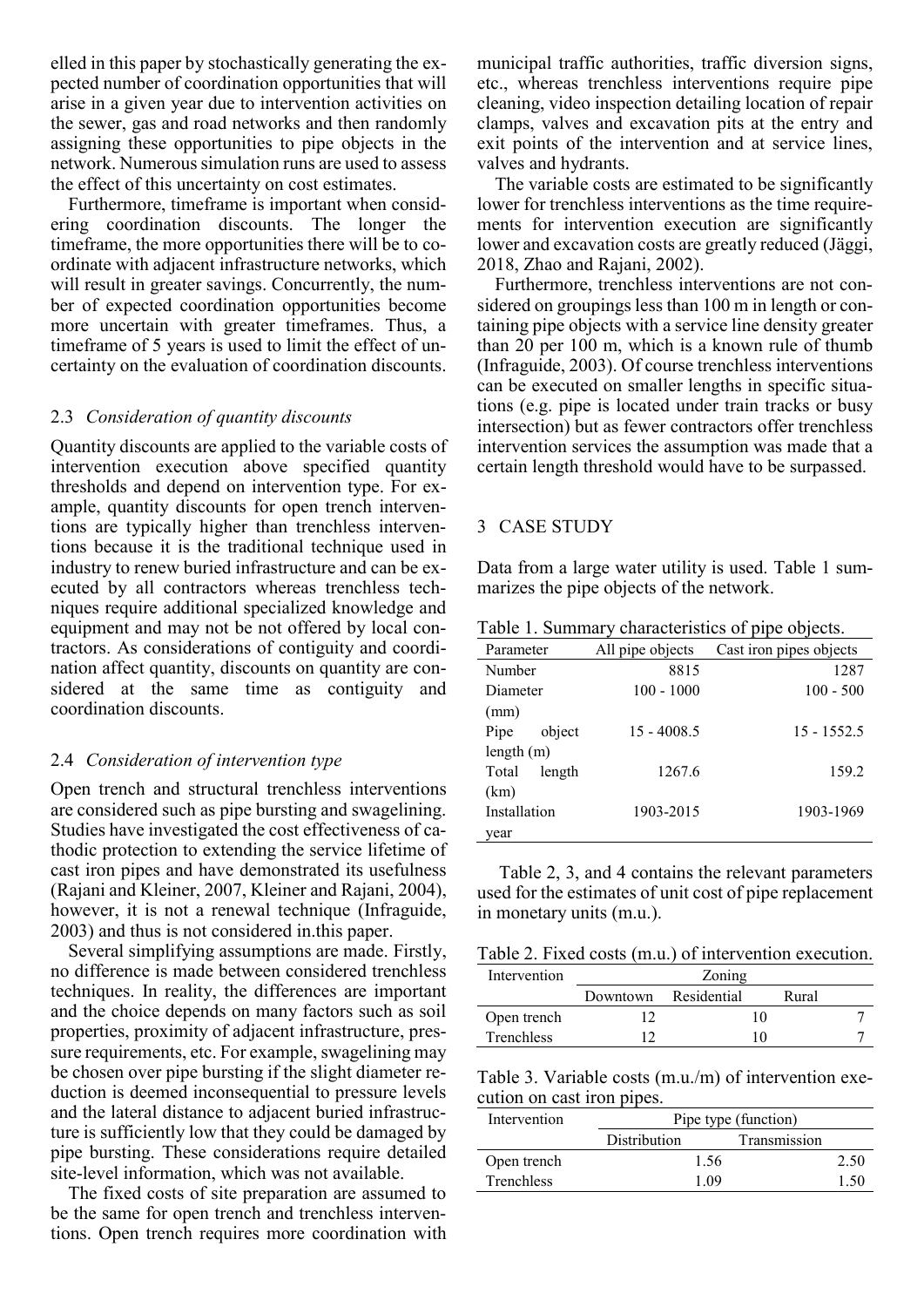To account for differences in variable cost due to diameter it is assumed that the variable cost of the largest pipe will be 10% higher than that of the smallest pipe in a given category, defined by function and material. Linear interpolation is then applied to all other pipes in the category. The values in Table 3 are applied to the pipes with the smallest diameter.

|  | Table 4. Parameters used to calculate discounts. |
|--|--------------------------------------------------|
|--|--------------------------------------------------|

| Discount type         | Criteria         | Discount $(\% )$ |
|-----------------------|------------------|------------------|
|                       |                  |                  |
| Coordination, road    |                  | 10               |
| Coordination, gas     |                  | 20               |
| Coordination, sewer   |                  | 30               |
| Quantity, open trench | $50-100$ m.u.    | 10               |
| Quantity, open trench | $100 - 200$ m.u. | 20               |
| Quantity, open trench | $>$ 200 m.u.     | 30               |
| Quantity, trenchless  | $>300$ m.u.      | 10               |

To ensure that all distribution and transmission cast iron pipes were replaced in the estimates, an agebased intervention strategy was set that all cast iron pipes above 40 years must be replaced.

#### 4 RESULTS

#### 4.1 *Influence of contiguity and quantity discounts*

Table 5 and Table 6 contain the values used to estimate unit cost of pipe replacement when contiguity (degree of separation) and quantity discounts are applied to open trench interventions. Trenchless interventions and coordination discounts are ignored.

Table 5. Summary of estimates when contiguity and quantity discounts are varied.

| Estimate                 | Degree of<br>separation | discount?<br>Quantity | variables<br>Decision | Run time<br>$(\min)$ | $\overline{\text{km}}$<br>Pipe length<br>renewed | Total cost<br>(k.m.u.) |
|--------------------------|-------------------------|-----------------------|-----------------------|----------------------|--------------------------------------------------|------------------------|
| $\mathbf{1}$             | $\theta$                | no                    | 8798                  | 0.3                  | 159.2                                            | 270.4                  |
| $\overline{c}$           | 1                       | no                    | 19393                 | 0.8                  | 159.3                                            | 268.3                  |
| 3                        | 2                       | no                    | 40068                 | 1.8                  | 159.4                                            | 268.0                  |
| $\overline{\mathcal{L}}$ | 3                       | no                    | 72832                 | 3.3                  | 159.4                                            | 267.8                  |
| 5                        | $\overline{4}$          | no                    | 117909                | 6.1                  | 159.4                                            | 267.9                  |
| 6                        | $\theta$                | yes                   | 8798                  | 0.3                  | 159.2                                            | 205.7                  |
| 7                        | 1                       | yes                   | 19393                 | 0.7                  | 160.0                                            | 200.2                  |
| 8                        | 2                       | yes                   | 40068                 | 1.6                  | 160.3                                            | 199.1                  |
| 9                        | 3                       | yes                   | 72832                 | 3.5                  | 160.4                                            | 199.0                  |
| 10                       | 4                       | yes                   | 117909                | 6.3                  | 160.5                                            | 199.0                  |

The results of the estimates are shown in unit cost of pipe replacement (see Table 6 and Figure 1) because the total pipe length renewed varies slightly between the estimates depending on the selected groupings. The total renewed length is greater than the total length of cast iron pipes in the network because pipe

objects of other materials that were adjacent to cast iron pipe objects would be included in the selected grouping if the cost-benefit analysis indicated that it was advantageous. It is evident from Figure 1 that the effect of including quantity discounts is significantly higher than discounts from contiguity. Beyond a degree of separation of two, the reduction in unit replacement cost was minimal. This is due to the costbenefit analysis, which accounts for increased impacts to traffic and service as groupings increase in size. Thus at a certain point these impacts outweigh the contiguity discounts.

Table 6. Unit cost estimates of replacement when contiguity and quantity discounts are varied.

| Estimate       | Degree of<br>separation | discount?<br>Quantity | Fixed costs<br>(k.m.u.) | Variable<br>(k.m.u.)<br>costs | $\sigma$<br>Number<br>sites | (k.m.u/cm)<br>Unit cost |
|----------------|-------------------------|-----------------------|-------------------------|-------------------------------|-----------------------------|-------------------------|
| $\mathbf{1}$   | $\Omega$                | no                    | 13.6                    | 256.8                         | 1287                        | 1.698                   |
| $\overline{2}$ | 1                       | no                    | 11.3                    | 257.0                         | 1063                        | 1.684                   |
| 3              | 2                       | no                    | 10.8                    | 257.2                         | 1012                        | 1.681                   |
| 4              | 3                       | no                    | 10.6                    | 257.2                         | 998                         | 1.680                   |
| 5              | 4                       | no                    | 10.6                    | 257.3                         | 992                         | 1.681                   |
| 6              | $\boldsymbol{0}$        | yes                   | 13.7                    | 192.0                         | 1287                        | 1.292                   |
| 7              | 1                       | yes                   | 11.2                    | 189.0                         | 1049                        | 1.251                   |
| 8              | 2                       | yes                   | 10.5                    | 188.6                         | 986                         | 1.242                   |
| 9              | 3                       | yes                   | 10.3                    | 188.7                         | 967                         | 1.241                   |
| 10             | 4                       | yes                   | 10.2                    | 188.8                         | 960                         | 1.240                   |

Figure 1 shows the unit cost versus the maximum degree of separation considered.



Figure 1. Results of results of contiguity vs quantity discounts.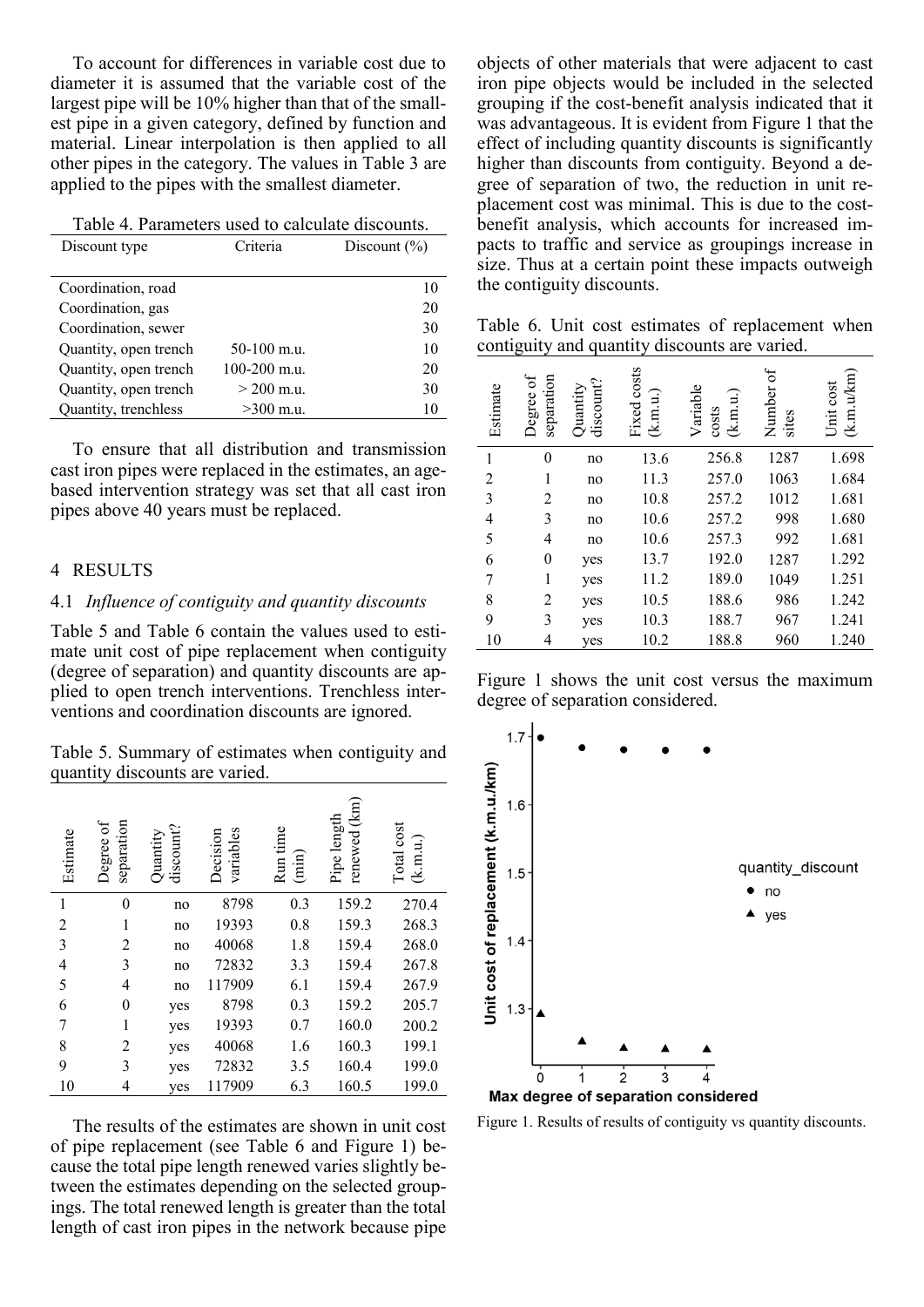#### 4.2 *Influence of coordination and quantity discounts, parameter variation and intervention type*

The influence of coordination discounts was investigated by generating a varying number of coordination opportunities per year based on a uniform distribution annd assignedto pipe objects over a 5-year period. Only those coordination opportunities affecting cast iron pipes are considered for execution. Per estimate, 100 simulations are carried out. A 10% increase of fixed and variable costs is applied to estimates 13 and 14 respectively to serve as a benchmark. In estimates 11 to 14 only open trench interventions are considered. Both open trench and trenchless interventions are considered in estimates 15 and 16. Table 7 provides a summary and Table 8 detailed results in terms of the minimum, mean and maximum values.

Table 7. Parameters of coordination estimates.

| Estimate | Simulations | Interventions<br>considered | Quantity<br>discount | Parameter<br>variation                           |
|----------|-------------|-----------------------------|----------------------|--------------------------------------------------|
| 11       | 100         | Open trench                 | No                   |                                                  |
| 12       | 100         | Open trench                 | Yes                  |                                                  |
| 13       | 100         | Open trench                 | Yes                  | 10% increase of                                  |
| 14       | 100         | Open trench                 | Yes                  | fixed costs<br>10% increase of<br>variable costs |
| 15       | 100         | Open trench                 | Yes                  |                                                  |
| 16       | 100         | & trenchless<br>Open trench | No                   |                                                  |
|          |             | & trenchless                |                      |                                                  |

Figure 2 shows the effect of quantity discounts on unit cost of replacement.



Figure 2. Histograms of unit cost of pipe replacement when coordination is considered and quantity discounts varied.

Figure 3 illustrates the effects of including quantity discount versus increases to parameters used to calculate fixed and variable costs on unit replacement cost. The inclusion of quantity discounts (estimate 12 vs 11) had the largest impact on unit cost followed by a 10% increase to variable costs (estimate 12 vs 14) and a 10% increase to fixed costs (estimate 12 vs 13).



Figure 3. Histograms of unit cost of replacement when fixed cost and variable cost parameters as well as quantity discounts are varied.

Table 8. Coordination unit cost estimates.

| Estimate |       | Number of<br>sites | Coordination<br>executions | Total costs<br>(k.m.u.) | Pipe length<br>renewed<br>$\widehat{\Xi}$ | k.m.u/km<br>Jnit cost |
|----------|-------|--------------------|----------------------------|-------------------------|-------------------------------------------|-----------------------|
| 11       | min-  | 1026-              | $135 -$                    | $253.6 -$               | 159.5-                                    | 1.590-                |
|          | mean- | 1041-              | 195-                       | 257.6-                  | 159.8-                                    | 1.612-                |
|          | max   | 1055               | 251                        | 260.8                   | 160.4                                     | 1.634                 |
| 12       | min-  | 994-               | $141 -$                    | 189.0-                  | $160.6 -$                                 | 1.176-                |
|          | mean- | 1009-              | $205 -$                    | 191.9-                  | $161.0 -$                                 | 1.192-                |
|          | max   | 1022               | 259                        | 194.1                   | 161.6                                     | 1.208                 |
| 13       | min-  | 993-               | $141 -$                    | 190.0-                  | 160.6-                                    | 1.182-                |
|          | mean- | 1007-              | $205 -$                    | 192.9-                  | $161.0 -$                                 | 1.198-                |
|          | max   | 1019               | 259                        | 195.1                   | 161.6                                     | 1.214                 |
| 14       | min-  | 995-               | 144-                       | 205.4-                  | $160.5 -$                                 | 1.279-                |
|          | mean- | $1011 -$           | $207 -$                    | 208.6-                  | $161.0 -$                                 | 1.296-                |
|          | max   | 1023               | 261                        | 211.1                   | 161.6                                     | 1.314                 |
| 15       | min-  | 976-               | 138-                       | 180.8-                  | 160.9-                                    | 1.123-                |
|          | mean- | 992-               | $202 -$                    | $183.1 -$               | 161.4-                                    | 1.134-                |
|          | max   | 1005               | 256                        | 185.3                   | 162.1                                     | 1.147                 |
| 16       | min-  | 989-               | 137-                       | 204.7-                  | $161.0-$                                  | 1.269-                |
|          | mean- | 1006-              | 197-                       | 206.5-                  | $161.3 -$                                 | 1.280-                |
|          | max   | 1024               | 252                        | 209.6                   | 161.9                                     | 1.298                 |

Figure 4 shows the effects of including trenchless interventions and quantity discounts on unit replacement cost. The effect of quantity discount on unit replacement cost is highest when only open trench interventions are considered (estimate 11 vs 12) and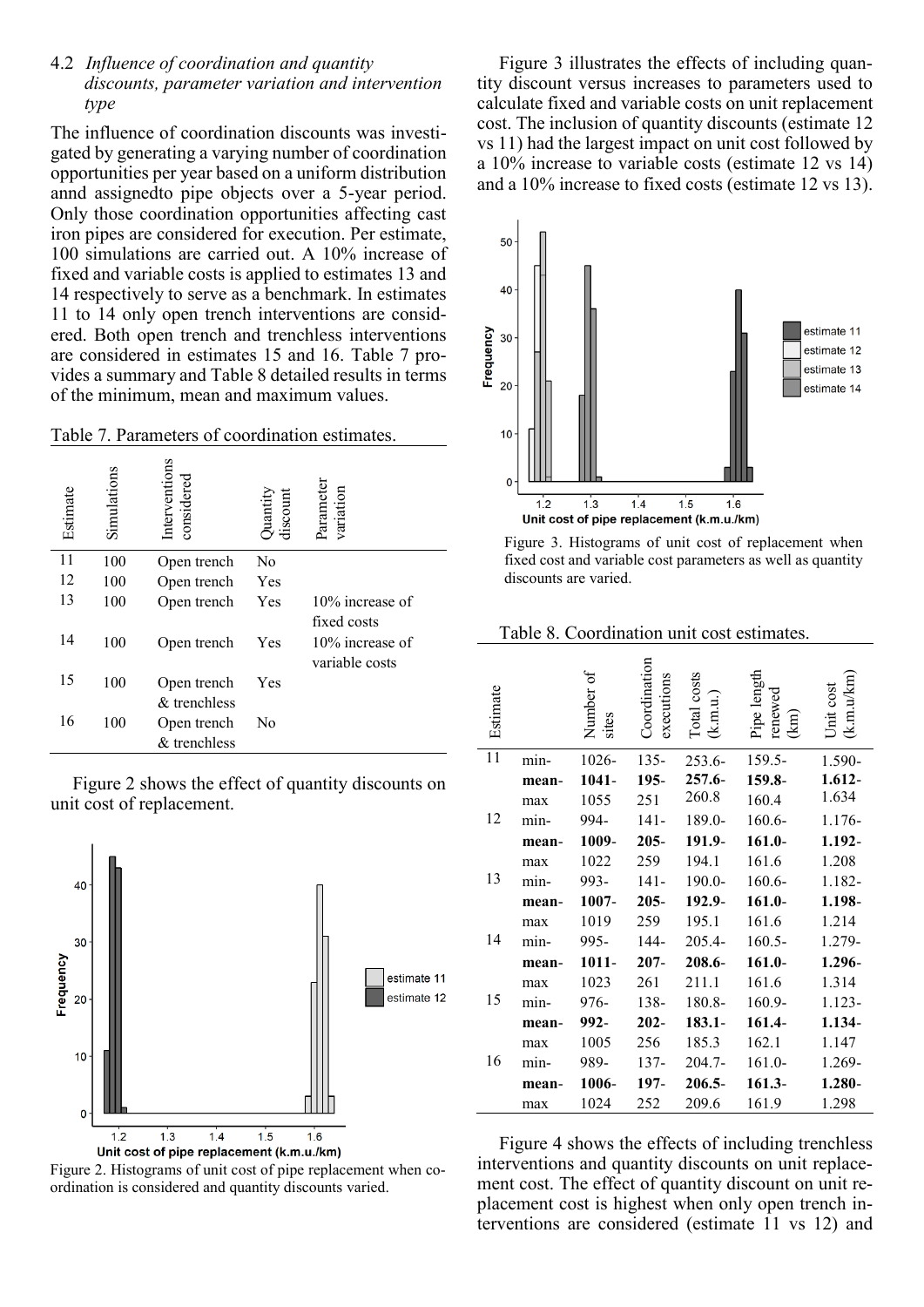decreases when both intervention types are considered (estimate 15 vs 16). The consideration of trenchless interventions had a much more significant reduction on unit cost of pipe replacement when quantity discounts are ignored (estimate 11 vs 16) and had a moderate effect when quantity discounts are applied to both intervention types (estimate 12 vs 15).



Figure 4. Histograms of unit replacement cost when intervention type and quantity discounts are varied.

Table 9 summarizes all 16 estimates of unit replacement cost in terms of relevant parameters.

| Estimate | Degree of<br>separation | discount?<br>$\lambda$ uanti | Coordination<br>discount? | Interventions<br>considered* | variation? <sup>a</sup><br>Parameter | Number of sites | (k.m.u/km)<br>Jnit cost |
|----------|-------------------------|------------------------------|---------------------------|------------------------------|--------------------------------------|-----------------|-------------------------|
| 1        | $\boldsymbol{0}$        | no                           | no                        | O                            | no                                   | 1287            | 1.698                   |
| 2        | 1                       | no                           | no                        | О                            | no                                   | 1063            | 1.684                   |
| 3        | 2                       | no                           | no                        | O                            | no                                   | 1012            | 1.681                   |
| 4        | 3                       | no                           | no                        | О                            | no                                   | 998             | 1.680                   |
| 5        | 4                       | no                           | no                        | O                            | no                                   | 992             | 1.681                   |
| 6        | 0                       | yes                          | no                        | О                            | no                                   | 1287            | 1.292                   |
| 7        | 1                       | yes                          | no                        | О                            | no                                   | 1049            | 1.251                   |
| 8        | $\overline{c}$          | yes                          | no                        | О                            | no                                   | 986             | 1.242                   |
| 9        | 3                       | yes                          | no                        | O                            | no                                   | 967             | 1.241                   |
| 10       | 4                       | yes                          | no                        | О                            | no                                   | 960             | 1.240                   |
| 11       | 2                       | no                           | yes                       | О                            | no                                   | 1041            | 1.612                   |
| 12       | $\overline{c}$          | yes                          | yes                       | O                            | no                                   | 1009            | 1.192                   |
| 13       | $\overline{c}$          | yes                          | yes                       | O                            | $1.1*$ fc                            | 1007            | 1.198                   |
| 14       | 2                       | yes                          | yes                       | O                            | $1.1*$ vc                            | 1011            | 1.296                   |
| 15       | $\overline{c}$          | yes                          | yes                       | O,T                          | no                                   | 992             | 1.134                   |
| 16       | $\overline{c}$          | no                           | yes                       | O,T                          | no                                   | 1006            | 1.280                   |

\*O-Open trench, T-Trenchless, α (f)vc - (fixed) variable cost

#### 5 DISCUSSION

The impact of discounts due to contiguity, coordination, and quantity as well the effects of the variation of parameter values and intervention type depend largely on whether the fixed cost or variable cost component of the unit cost estimates is affected. Discounts that affected the variable cost component such as quantity discounts, as well as the consideration of trenchless interventions had a larger impact on the unit replacement cost than discounts affecting only the fixed cost component (e.g. contiguity discounts).

Contiguity effects were investigated by increasing the maximum degree of separation considered. This increase resulted in an exponential increase in the number of decision variables in the cost-benefit analysis and subsequent run time (see Table 5) but significantly reduced the number of separate intervention sites (see Table 6) resulting in a reduction in fixed costs of 20  $\%$  – 23  $\%$  when a degree of separation of two was considered instead of zero. The benefits of considering contiguity discounts were higher when combined with quantity discounts. For example, the reduction in unit replacement cost from estimates 1 and 3 (1.698 - 1.681 k.m.u./km =  $0.017$  k.m.u./km) versus those of estimates 6 and 8 (1.292 - 1.242 k.m.u./km =  $0.05$  k.m.u./km), is almost three times higher when quantity discounts are considered and represented a 3.9% reduction in the unit replacement cost in the example. Due to the tradeoff between reduced fixed costs and increased run time due to contiguity considerations (see Table 6), a max degree of separation of two was used for estimates 11 to 16. Figure 1 illustrates that beyond a max degree of separation of two, the reduction in unit replacement cost is minimal.

The uncertainty resulting from the consideration of coordination discounts was quantified by performing 100 simulations per estimate and then examining the minimum, mean and maximum resulting unit replacement costs (see Table 8). When open trench interventions alone were considered, the difference between minimum and maximum unit replacement costs ranged from 0.031 to 0.044 k.m.u./km and dropped to 0.024 k.m.u./km when trenchless interventions were considered. The unit cost histograms are shown in Figures 2, 3 and 4, which illustrate that the variance in unit cost caused by coordination interventions is relatively low. Compared to the estimates that only considered contiguity and quantity discounts, the additional consideration of coordination discount resulted in a further 4% reduction in unit replacement cost (see estimates 8 vs 12, (1.242 - 1.192 k.m.u./km) /1.242 k.m.u./km).

The previously mentioned reductions in unit cost of replacement were benchmarked against a 10% increase in the fixed and variable cost parameters. The 10 % change to fixed cost parameters resulted in a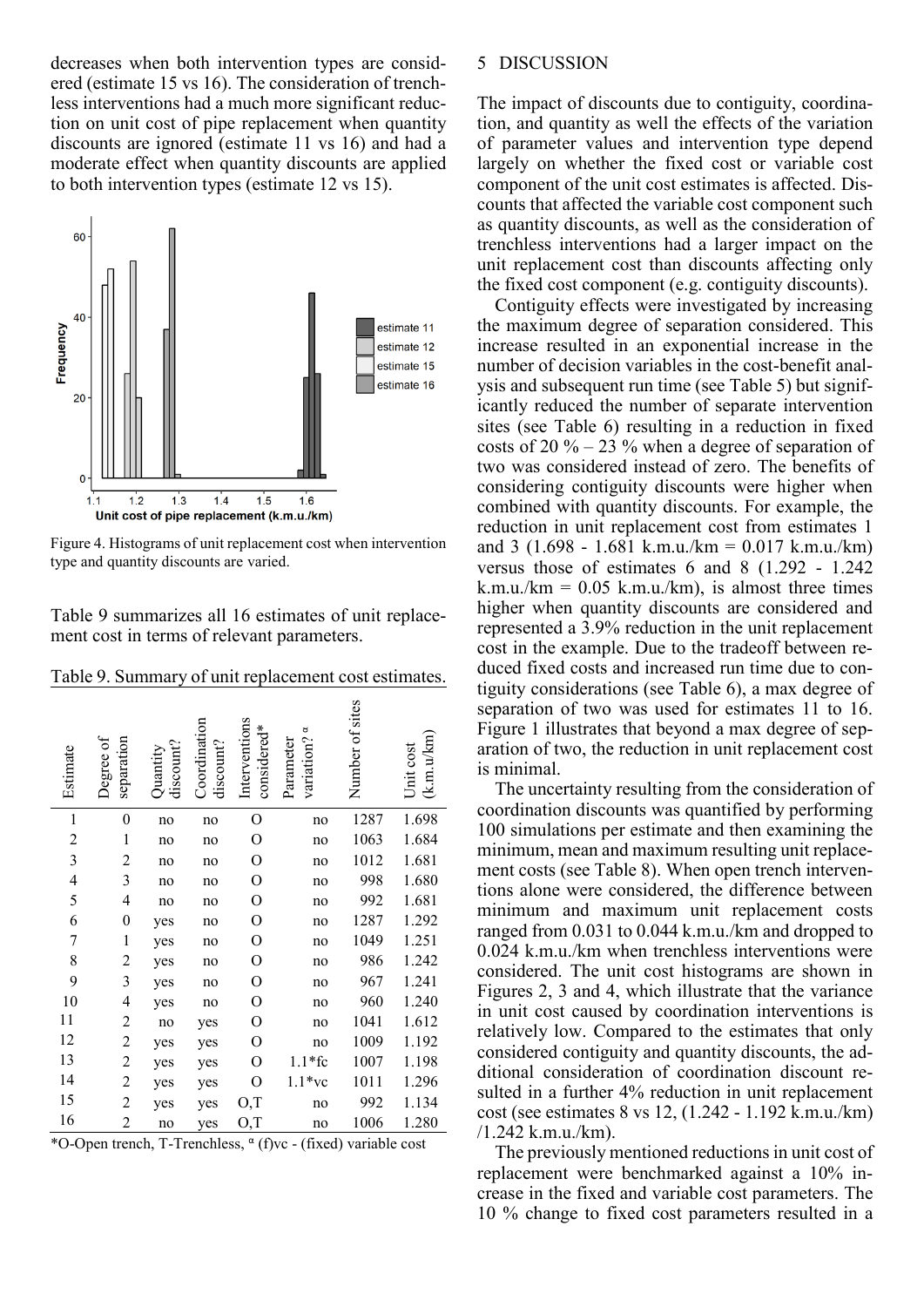minor increase of 0.006 k.m.u./km to the unit replacement cost (see estimate 13 and 12, 1.198 – 1.192 k.m.u./km). In contrast, the impact to the unit cost was more than 17 times greater at 0.104 k.m.u./km when variable cost parameters were increased by the same amount (see estimate 14 and 12, 1.296-1.192 k.m.u./km). The benchmark showed that the inclusion of quantity discounts and trenchless interventions had a greater impact on unit replacement cost than a 10 % increase of variable cost parameters. The inclusion of contiguity and coordination discounts had a more profound effect on unit cost estimates than a 10 % increase of fixed cost parameters but was lower than a 10 % increase of variable cost parameters.

The additional consideration of trenchless pipe replacement techniques significantly reduced the unit cost of replacement from 1.612 k.m.u./km down to 1.280 k.m.u./km when quantity discounts were not considered (see estimate 11 and 16) and had a more modest reduction when quantity discounts were included (see estimate 12 and 15, 1.134 k.m.u./km vs 1.192 k.m.u./km). In addition, when quantity discounts were applied, the portion of pipes replaced with open trench interventions increased due to the higher discounts offered on such interventions compared to trenchless interventions. For example, the portion of pipe replaced using open trench interventions dropped from 75.1 km or 46.5 % of the total (see estimate 15) to 51.2 km or 31.7 % of the total (see estimate 16).

The lowest overall unit cost estimate was 1.134 k.m.u./km (see estimate 15) and occurring using a max degree of separation of 2, coordination and quantity discounts and the possibility of executing open trench and trenchless interventions. This estimate was 33.2% lower than the highest estimate of 1.698 k.m.u./km (see estimate 1). This is a strong indication that contiguity, coordination and quantity discounts as well as multiple intervention types should be considered when making network level replacement cost estimates of pipes.

Of course, the actual magnitude of these discounts depends largely on the values of the parameters found in Tables 2, 3 and 4. In this paper, these values serve merely to illustrate how such discounts can be included in estimates of unit cost of pipe replacement. The values of such parameters will differ between utilities and thus separate studies are required for accurate parameter estimates. For example, coordination discounts depend not only on the relative depths of the adjacent infrastructure networks to buried water pipes but also on lateral proximity. This will largely determine whether it is possible to plan and excavate common trenches and reduce costs. In addition, intervention coordination is a multi-stakeholder negotiation. In this paper, coordination is modelled as an inflexible external input. In reality, the water utility can influence and initiate coordination opportunities. Studies have modelled the dynamics of multi-

stakeholder decision making in intervention coordination (van Riel et al., 2017) and several algorithms have been developed that consider the benefits of grouping spatially proximate infrastructure components of multiple municipal networks for the purposes of coordinated intervention planning (Carey and Lueke, 2013, Tscheikner-Gratl et al., 2016, Kielhauser et al., 2016, Kielhauser and Adey, 2018).

Furthermore, instead of cast iron pipes, these unit replacement cost estimates could be repeated for other pipe groups defined by any relevant attribute such as material, age, failure history or risk level depending on the preferences of the infrastructure manager.

In addition to costs, stakeholders are interested in the time horizon of replacement, which depends on the projected number of intervention sites needed, the planning requirements per site and the planning capacity of the utility (i.e. the number of sites that can be handled concurrently). This paper only investigated the number of intervention sites. The results (see Table 9) showed that the inclusion of contiguity, quantity discounts and trenchless interventions reduced the number of intervention sites whereas coordination discounts increased them (estimate 3 vs estimate 11; estimate 8 vs estimate 12). This was due to the random allocation of coordination opportunities throughout the network, which resulted in a greater number of smaller intervention sites. Comparing estimate 1 and 15, a drop of 23 % in the number of required intervention sites was achieved by considering quantity, contiguity, and trenchless interventions. This drop was followed by an increase in the average size of intervention site from 123.7 m to 162.7 m.

Per intervention site there is a fixed amount of planning time needed for administrative paperwork, stakeholder communication, and coordination with municipal authorities, utilities and contractors. As the size of the intervention site increases and becomes more complex, it is possible that planning efforts will require more time. Whether or not a decrease in the number of intervention sites translates to a decrease in planning time depends on the tradeoff between the amount of time saved by having fewer projects versus the additional planning time needed due to increased site complexity. More investigation is needed to answer this question.

#### 6 CONCLUSION

Infrastructure managers are entrusted with the planning and execution of interventions on components of water distribution networks to maintain the level of provided service above minimum levels of acceptability. Deteriorated cast iron pipes are of particular concern due to the magnitude of failure consequences resulting from pipe rupture and the prevalence of such pipes in existing networks. Thus, the